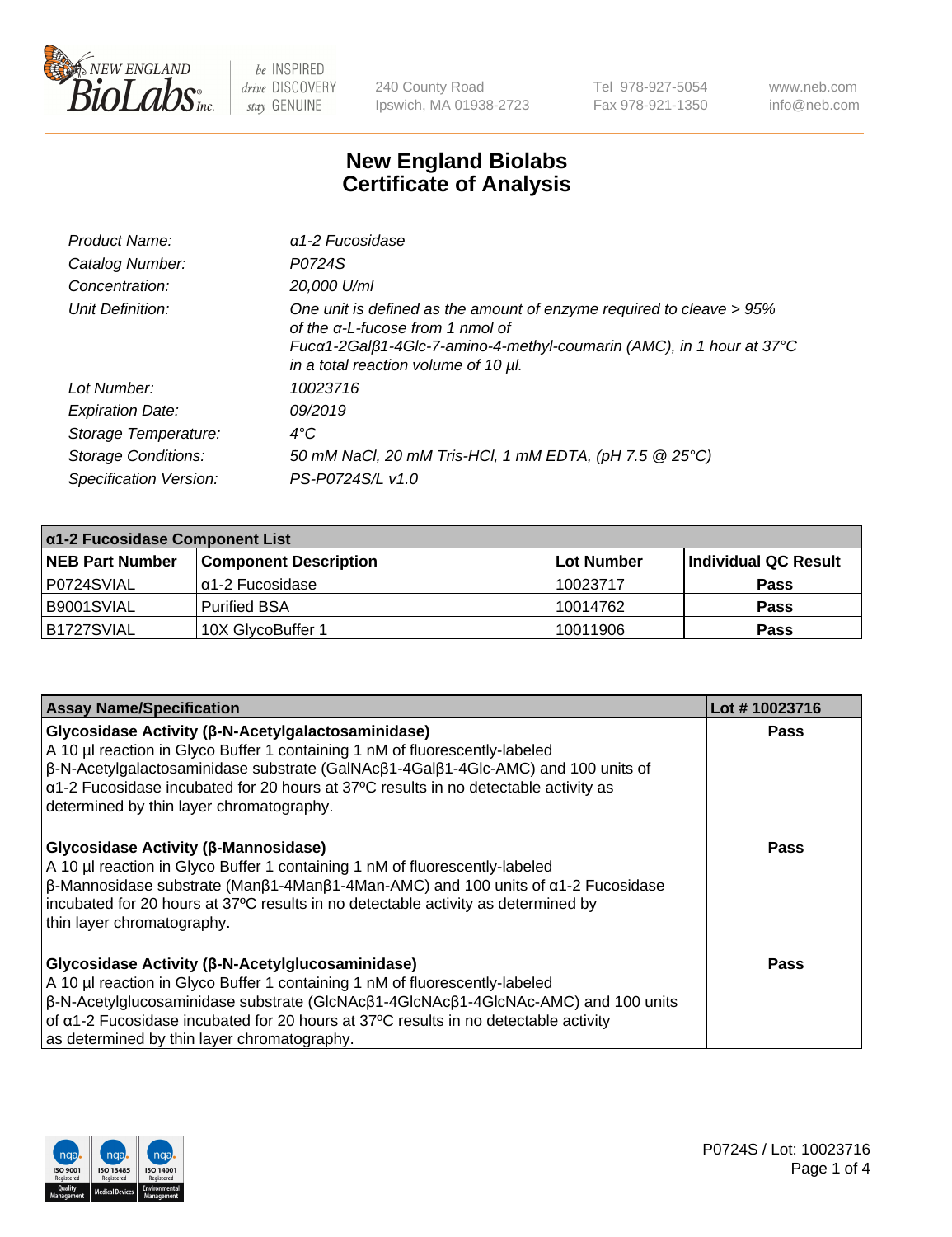

240 County Road Ipswich, MA 01938-2723 Tel 978-927-5054 Fax 978-921-1350

www.neb.com info@neb.com

| <b>Assay Name/Specification</b>                                                                                                                                                                                                                                                                                                                                                            | Lot #10023716 |
|--------------------------------------------------------------------------------------------------------------------------------------------------------------------------------------------------------------------------------------------------------------------------------------------------------------------------------------------------------------------------------------------|---------------|
| Glycosidase Activity (β-Xylosidase)<br>A 10 µl reaction in Glyco Buffer 1 containing 1 nM of fluorescently-labeled<br>$\beta$ -Xylosidase substrate (Xylβ1-4Xylβ1-4Xylβ1-4Xyl-AMC) and 100 units of $\alpha$ 1-2<br>Fucosidase incubated for 20 hours at 37°C results in no detectable activity as<br>determined by thin layer chromatography.                                             | Pass          |
| Glycosidase Activity (α1-6 Mannosidase)<br>A 10 µl reaction in Glyco Buffer 1 containing 1 nM of fluorescently-labeled<br>$\alpha$ -Mannosidase substrate (Man $\alpha$ 1-6Man $\alpha$ 1-6(Man $\alpha$ 1-3)Man-AMC) and 100 units of $\alpha$ 1-2<br>Fucosidase incubated for 20 hours at 37°C results in no detectable activity as<br>determined by thin layer chromatography.          | Pass          |
| Glycosidase Activity (a1-6 Galactosidase)<br>A 10 µl reaction in Glyco Buffer 1 containing 1 nM of fluorescently-labeled<br>α-Galactosidase substrate (Galα1-6Galα1-6Glcα1-2Fru-AMC) and 100 units of α1-2<br>Fucosidase incubated for 20 hours at 37°C results in no detectable activity as<br>determined by thin layer chromatography.                                                   | <b>Pass</b>   |
| Glycosidase Activity (α1-3 Mannosidase)<br>A 10 µl reaction in Glyco Buffer 1 containing 1 nM of fluorescently-labeled<br>α-Mannosidase substrate (Μanα1-3Μanβ1-4GlcNAc-AMC) and 100 units of α1-2 Fucosidase<br>incubated for 20 hours at 37°C results in no detectable activity as determined by<br>thin layer chromatography.                                                           | <b>Pass</b>   |
| Glycosidase Activity (α1-3 Galactosidase)<br>A 10 µl reaction in Glyco Buffer 1 containing 1 nM of fluorescently-labeled<br>α-Galactosidase substrate (Galα1-3Galβ1-4GlcNAc-AMC) and 100 units of α1-2<br>Fucosidase incubated for 20 hours at 37°C results in no detectable activity as<br>determined by thin layer chromatography.                                                       | <b>Pass</b>   |
| Glycosidase Activity (a1-3 Fucosidase)<br>A 10 µl reaction in Glyco Buffer 1 containing 1 nM of fluorescently-labeled<br>α-Fucosidase substrate (Fucα1-3Galβ1-4GlcNAcβ1-3Galβ1-4Glc-AMC) and 100 units of<br>a1-2 Fucosidase incubated for 20 hours at 37°C results in no detectable activity as<br>determined by thin layer chromatography.                                               | <b>Pass</b>   |
| Glycosidase Activity ( $\beta$ 1-3 Galactosidase)<br>A 10 µl reaction in Glyco Buffer 1 containing 1 nM of fluorescently-labeled<br>$\beta$ -Galactosidase substrate (Gal $\beta$ 1-3GlcNAc $\beta$ 1-4Gal $\beta$ 1-4Glc-AMC) and 100 units of $\alpha$ 1-2<br>Fucosidase incubated for 20 hours at 37°C results in no detectable activity as<br>determined by thin layer chromatography. | <b>Pass</b>   |

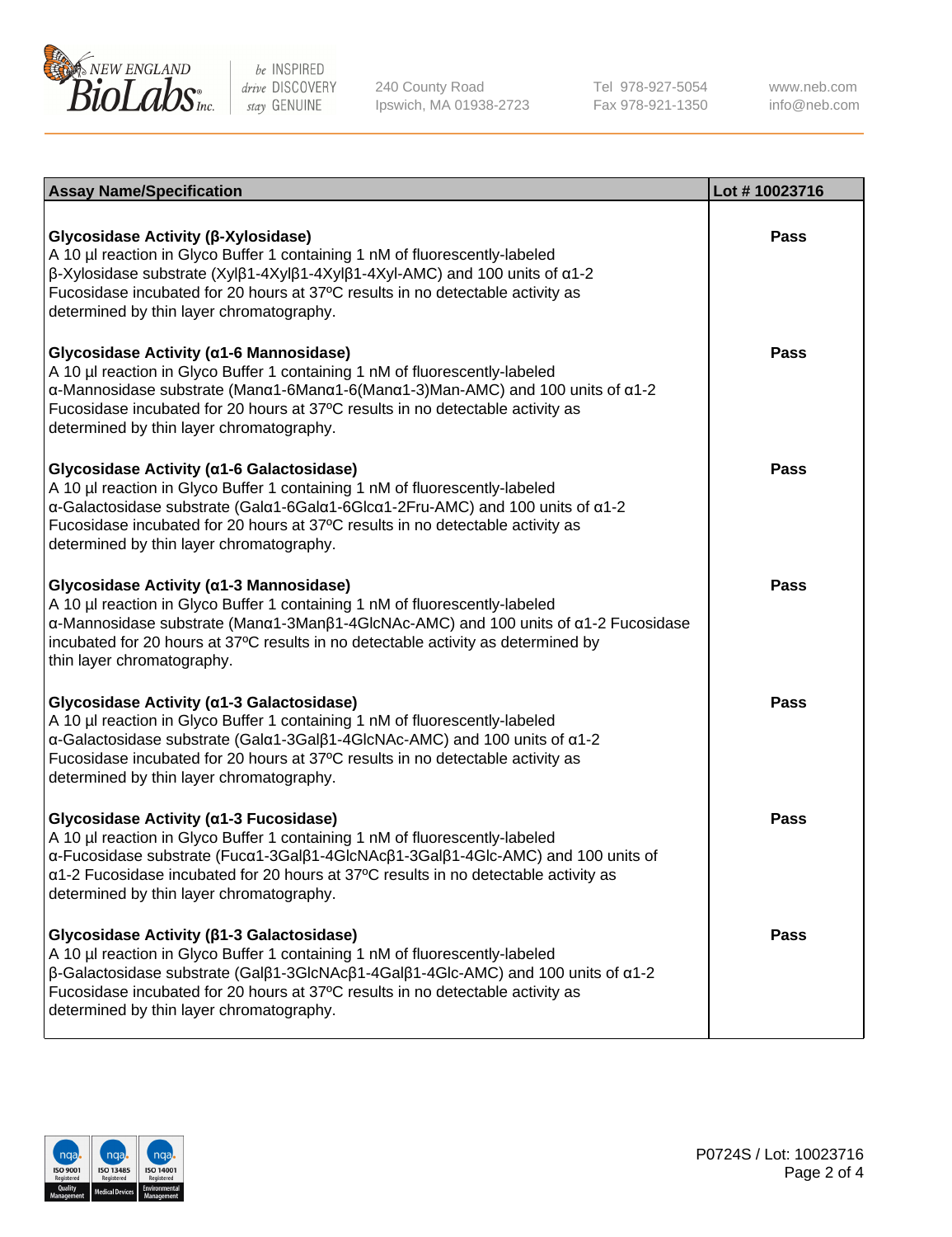

240 County Road Ipswich, MA 01938-2723 Tel 978-927-5054 Fax 978-921-1350 www.neb.com info@neb.com

| <b>Assay Name/Specification</b>                                                                                                                                                                                                                                                                                                                                                             | Lot #10023716 |
|---------------------------------------------------------------------------------------------------------------------------------------------------------------------------------------------------------------------------------------------------------------------------------------------------------------------------------------------------------------------------------------------|---------------|
| Glycosidase Activity ( $\beta$ 1-4 Galactosidase)<br>A 10 µl reaction in Glyco Buffer 1 containing 1 nM of fluorescently-labeled<br>$\beta$ -Galactosidase substrate (Gal $\beta$ 1-4GlcNAc $\beta$ 1-3Gal $\beta$ 1-4Glc -AMC) and 100 units of $\alpha$ 1-2<br>Fucosidase incubated for 20 hours at 37°C results in no detectable activity as<br>determined by thin layer chromatography. | <b>Pass</b>   |
| <b>Protease Activity (SDS-PAGE)</b><br>A 20 µl reaction in 1X Glyco Buffer 1 containing 24 µg of a standard mixture of<br>proteins and a minimum of 100 units of a1-2 Fucosidase incubated for 20 hours at<br>37°C, results in no detectable degradation of the protein mixture as determined by<br>SDS-PAGE with Coomassie Blue detection.                                                 | Pass          |
| Glycosidase Activity (Endo F1, F2, H)<br>A 10 µl reaction in Glyco Buffer 1 containing 1 nM of fluorescently-labeled Endo F1,<br>F2, H substrate (Dansylated invertase high mannose) and 100 units of $\alpha$ 1-2 Fucosidase<br>incubated for 20 hours at 37°C results in no detectable activity as determined by<br>thin layer chromatography.                                            | <b>Pass</b>   |
| <b>Glycosidase Activity (Endo F2, F3)</b><br>A 10 µl reaction in Glyco Buffer 1 containing 1 nM of fluorescently-labeled Endo F2,<br>F3 substrate (Dansylated fibrinogen biantennary) and 100 units of a1-2 Fucosidase<br>incubated for 20 hours at 37°C results in no detectable activity as determined by<br>thin layer chromatography.                                                   | <b>Pass</b>   |
| <b>Glycosidase Activity (PNGase F)</b><br>A 10 µl reaction in Glyco Buffer 1 containing 1 nM of fluorescently-labeled PNGase F<br>substrate (Fluoresceinated fetuin triantennary) and 100 units of a1-2 Fucosidase<br>incubated for 20 hours at 37°C results in no detectable activity as determined by<br>thin layer chromatography.                                                       | <b>Pass</b>   |
| Glycosidase Activity (α-Glucosidase)<br>A 10 µl reaction in Glyco Buffer 1 containing 1 nM of fluorescently-labeled<br>α-Glucosidase substrate (Glcα1-6Glcα1-4Glc-AMC) and 100 units of α1-2 Fucosidase<br>incubated for 20 hours at 37°C results in no detectable activity as determined by<br>thin layer chromatography.                                                                  | <b>Pass</b>   |
| Glycosidase Activity (α-N-Acetylgalactosaminidase)<br>A 10 µl reaction in Glyco Buffer 1 containing 1 nM of fluorescently-labeled<br>α-N-Acetylgalactosaminidase substrate (GalNAcα1-3(Fucα1-2)Galβ1-4Glc-AMC) and 100<br>units of $\alpha$ 1-2 Fucosidase incubated for 20 hours at 37 $\degree$ C results in no detectable<br>activity as determined by thin layer chromatography.        | <b>Pass</b>   |
| Glycosidase Activity (α-Neuraminidase)                                                                                                                                                                                                                                                                                                                                                      | Pass          |